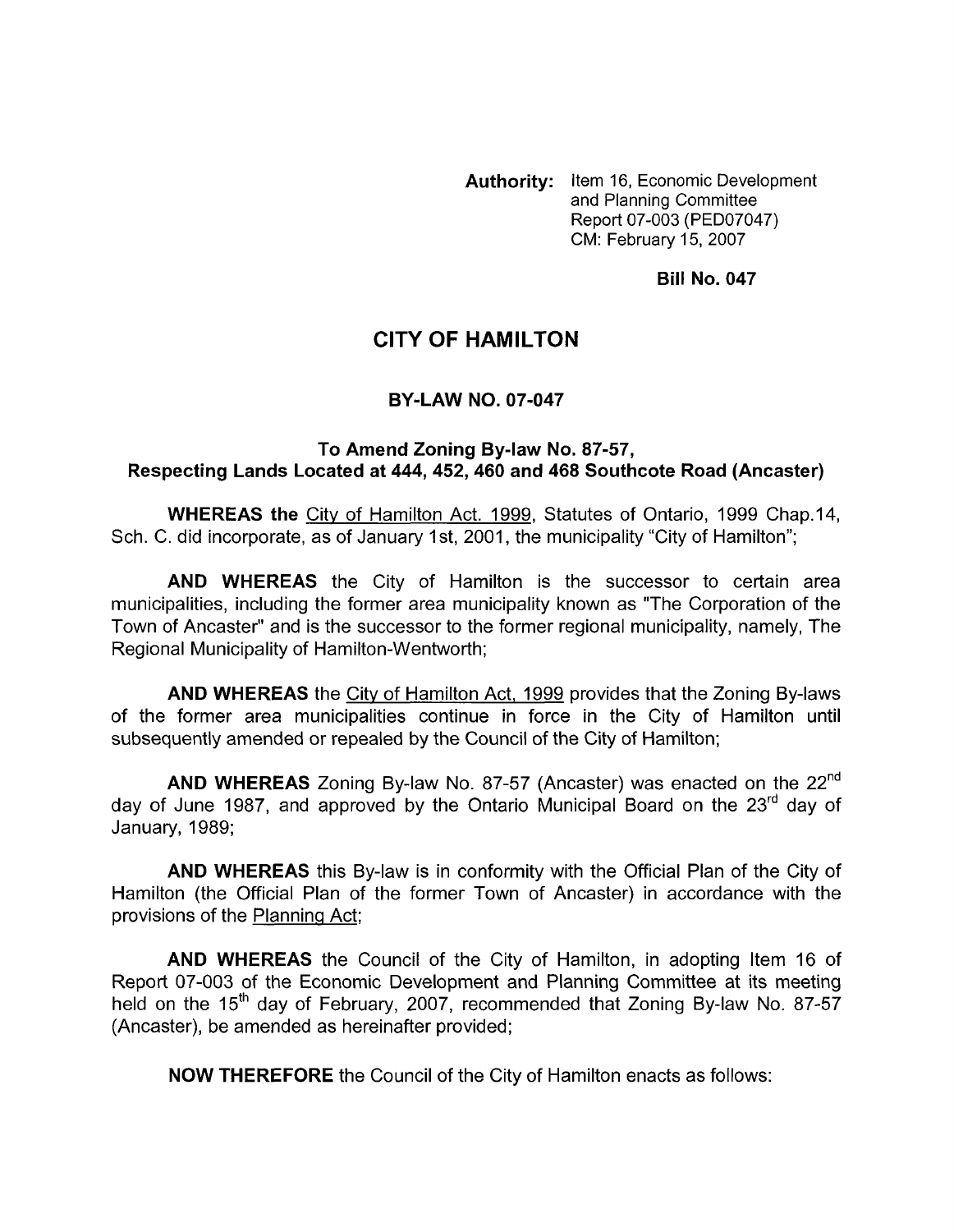By-law Respecting 444,452,460 and 468 Southcote Road (Ancaster) **(Page 2 of 3)** 

- 1. Map 1 to Schedule "B" of Zoning By-law No. 87-57 (Ancaster), as amended, is hereby further amended by changing from the Agricultural "A-216'' Zone to the following:
	- (a) Residential "R4-553" Exception Zone, for lands comprised in **Block "1";**  and,
	- (b) Public Open Space "02" Zone, for lands comprised in **Block "2",**

the extent and boundaries of which are more particularly shown on Schedule "A" annexed hereto and forming part of this by-law.

- 2. Section 34: Exceptions of Zoning By-law No. 87-57 (Ancaster), as amended, is hereby further amended by adding the following subsection:
	- **R4-553** That notwithstanding any provisions to the contrary of Subsection 12.2 - Regulations of Section 12: Residential "R4" Zone of Zoning By-law No. 87-57 (Ancaster), the following special provisions shall apply to the lands zoned "R4-553":

## Development Regulations:

- (a) Minimum Lot Area: 360 square metres
- (b) Maximum Lot Coverage: 45%
- (c) Minimum Front Yard: 6.0 metres
- (d) Minimum Side Yard: 1.2 metres, except on a corner lot, the minimum side yard abutting a street shall be 4.5 metres except 6.0 metres to an attached garage or attached carport.
- (e) All other provisions of Zoning By-law No. 87-57 as applicable to the Residential "R4" Zone shall apply.
- **3.** That the amending By-law be added to Map 1 to Schedule "B" of Ancaster Zoning By-law No. 87-57.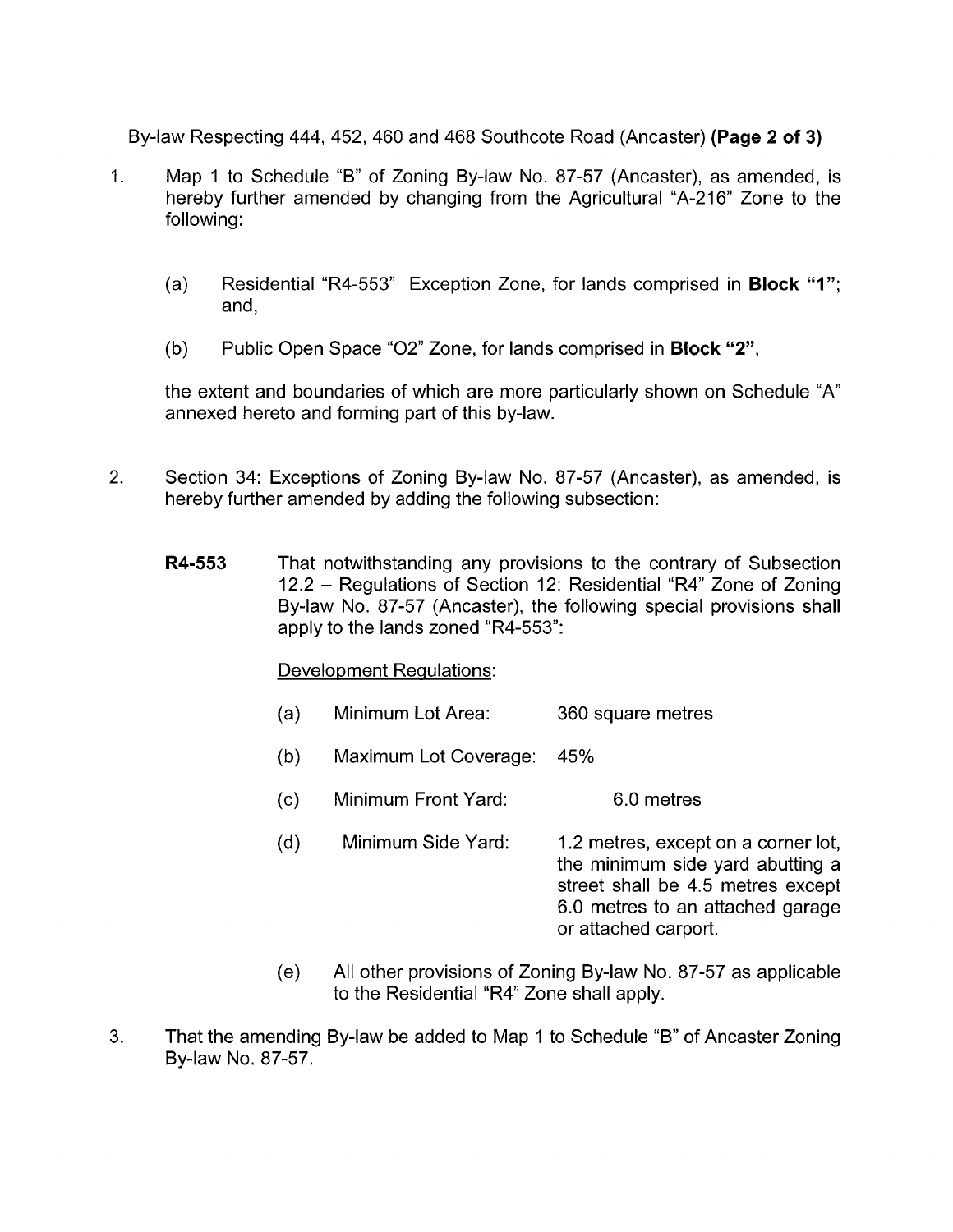By-law Respecting 444, 452, 460 and 468 Southcote Road (Ancaster) **(Page 3 of 3)** 

4. The Clerk is hereby authorized and directed to proceed with the giving of notice of the passing of this By-law, in accordance with the Planning Act.

**PASSED and ENACTED** this 15<sup>th</sup> day of February, 2007.

Fred Eisenberger Mayor **Mayor** Clerk

Kevin C. Christenson

ZAC-06-05 & 25T200602